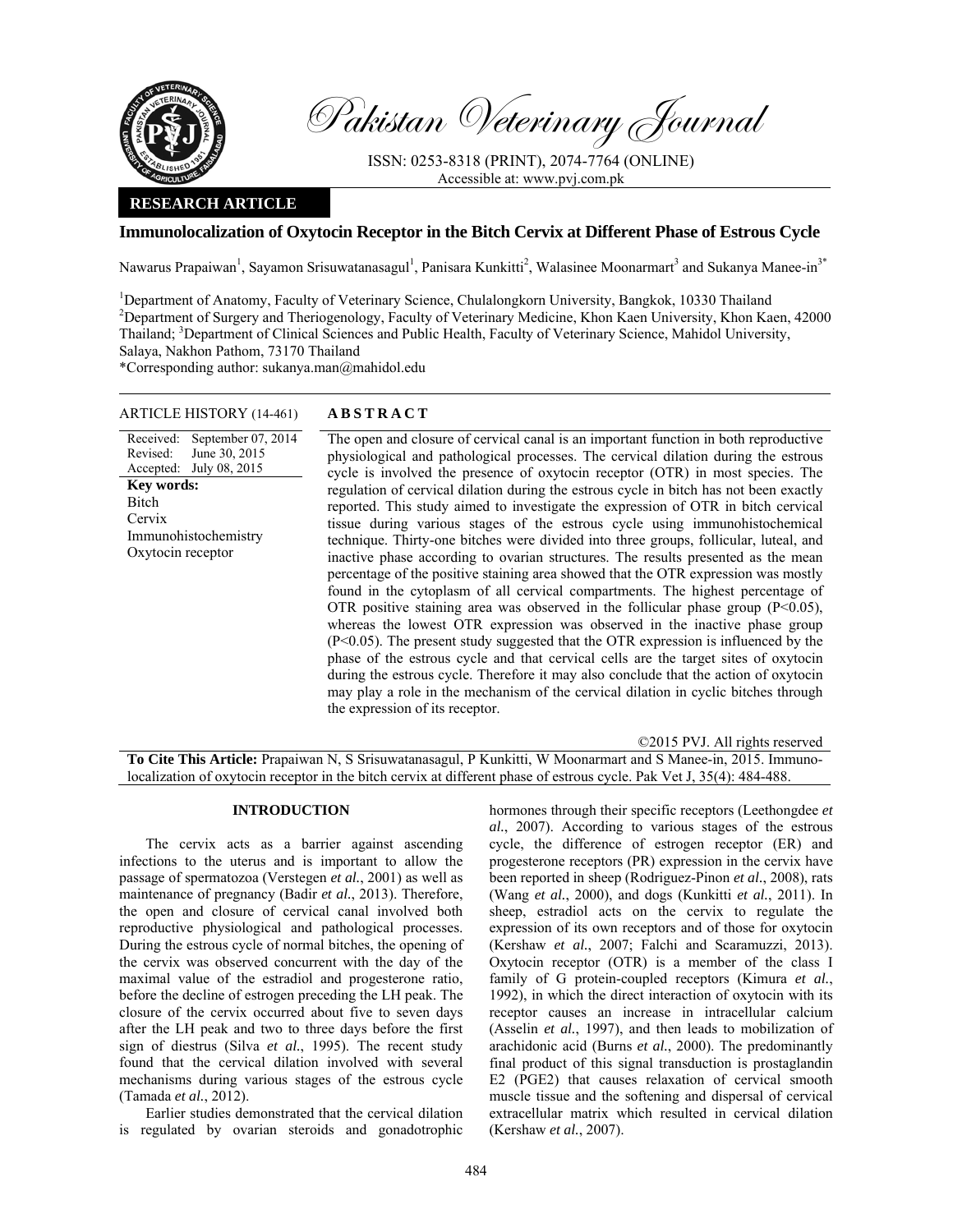Regarding cervical dilation in the bitch, various factors and reproductive hormones were investigated but the mechanism of this physiological event is not exactly understood. The interaction of oxytocin and its receptor may be an important role on the open and closure of cervical canal in bitch during various stages of the cycle. Moreover, the presence of OTR may reflect the function of oxytocin acting via its receptor on target tissues, which differed among specific cervical compartments. Therefore, the present study aimed to determine the cellular localization of OTR in each compartments of cervical tissues during various stages of estrous cycle.

## **MATERIALS AND METHODS**

**Animals:** The tissue samples were obtained by routine ovariohysterectomy from healthy nulliparous bitches of mixed breeds. None of the bitches received exogenous hormone or being pregnant. The bitches were classified into three groups according to ovarian structures; follicular, luteal, and inactive phase. The ovarian structure of the bitches in the follicular phase (proestrus and estrus stages) showed large follicles (diameter >0.5 cm) and/or corpora hemorrhagica. The serum progesterone levels of bitches in follicular phase were 0.7 to 15 ng/mL. The luteal phase (diestrus stage) was classified when the bitches showed corpora lutea (diameter>0.5 cm) on the ovary and had high serum progesterone levels (15 to 50.8 ng/mL). For the inactive phase group (anestrus stage), the bitches showed quiescent ovaries and had low serum progesterone levels (0.04 to 1.3 ng/mL) (Concannon, 2011; Kunkitti *et al.*, 2011).

**Hormonal analyses:** Before surgery, the venous blood was collected and the measurements of serum progesterone levels were evaluated following the protocol of the previous study (Kunkitti *et al.*, 2011).

**Collection of cervical tissue samples:** The cervix was longitudinally cut and fixed in 4% (wt/vol) paraformaldehyde in a phosphate buffer saline (PBS) solution for 48 h., processed histologically, cut into 4  $\mu$ m thick for immunohistochemistry.

**Immunohistochemical detection of OTR:** The avidinbiotin peroxidase complex method was performed. A goat polyclonal antibodies (N-19: sc-8103, Santa Cruz Biotechnology, USA) was used as primary antibody, at dilution1:200 with room temperature incubation for 3 h. A secondary antibody (Biotinylated Anti-Goat IgG made in horse, Vector Laboratories, Inc., USA) was added followed by incubation with avidin-biotin complex (Vectastain® ABC Kits, Vector Laboratories, Inc., USA). Finally, the solution of 3, 3'-diaminobenzidine (ImmPACTTM DAB Peroxidase substrate kit, Vector Laboratories, Inc., USA) was added to visualize the immunoreactivity (brown color). All the sections were subsequently counterstained with Mayer's hematoxylin. The negative control was done by omitting the primary antibody and the placental tissue which was known to contain OTR was used as a positive control.

**Immunohistochemical evaluation:** Regarding the surface epithelium, the cranial part of the cervix that characterized by a simple columnar epithelium was called uterine part while the caudal part of the cervix that characterized by stratified squamous epithelium was called vaginal part. The expression of OTR in the uterine and vaginal part was evaluated under a light microscope by using the image analysis software (Image-Pro® PLUS 6.0 Programming software, Media Cybernetics, Inc.). Three tissue layers (surface epithelium, lamina propria, and smooth muscle cells of the muscular layer) were evaluated separately. Quantification of the immunostaining was performed on five randomly selected fields in each compartment of the cervix. The results of OTR immunostaining were presented as the mean percentage of the positive staining area.

**Statistical analysis:** Computerized statistical software (IBM SPSS 18.0, Armonk, NY, USA) was used for analyses. Probabilities<0.05 were considered statistical significant. Comparisons of the progesterone levels and the percentage of positive staining area between each phase were undertaken by one-way ANOVA and the Bonferroni correction was used as post-hoc test. Within phase, comparisons between the uterine- and vaginalparts of cervix were undertaken by Paired T-test. Pearson's correlation coefficient was used to assess the correlation.

### **RESULTS**

Thirty-one tissue samples from different breeds of bitches were classified into three groups; follicular  $(n=10)$ , luteal  $(n=13)$ , and inactive phase  $(n=8)$ .

**Progesterone level:** The highest level of serum progesterone was measured in luteal phase (29.12±11.55 ng/mL), when compared with follicular phase  $(6.49 \pm 6.2)$ ng/mL) and inactive phase  $(1.38\pm2.49 \text{ ng/mL})$  (P<0.001). However, the serum progesterone levels in the follicular phase were not different from the inactive phase.

**Immunolocalization of oxytocin receptor (OTR):** The positive OTR immunostaining cells was found as brown staining in the cytoplasm and cell membrane in all cervical tissue compartments (Fig. 1, 2). The comparisons of the percentage of positive OTR immunostaining in each cervical tissue compartment were done between phases (Table 1). In the luteal phase, the percentage of positive OTR immunostaining of the surface epithelium and laminar propria in the uterine part was significantly higher than the vaginal part  $(P=0.04$ , and  $P=0.003$ respectively). Others comparisons between the uterine part and the vaginal part were not significant. In addition, positive OTR immunostaining was also found in cervical blood vessel during follicular phase, which was not observed in the other phases of the estrous cycle (Fig. 3). In the negative control section, no specific staining was found in any cervical cells.

**Correlation of OTR immunostaining:** The significant positive correlation coefficients of OTR immunostaining in each layer of the uterine- and vaginal-parts of cervix are illustrated in Table 2.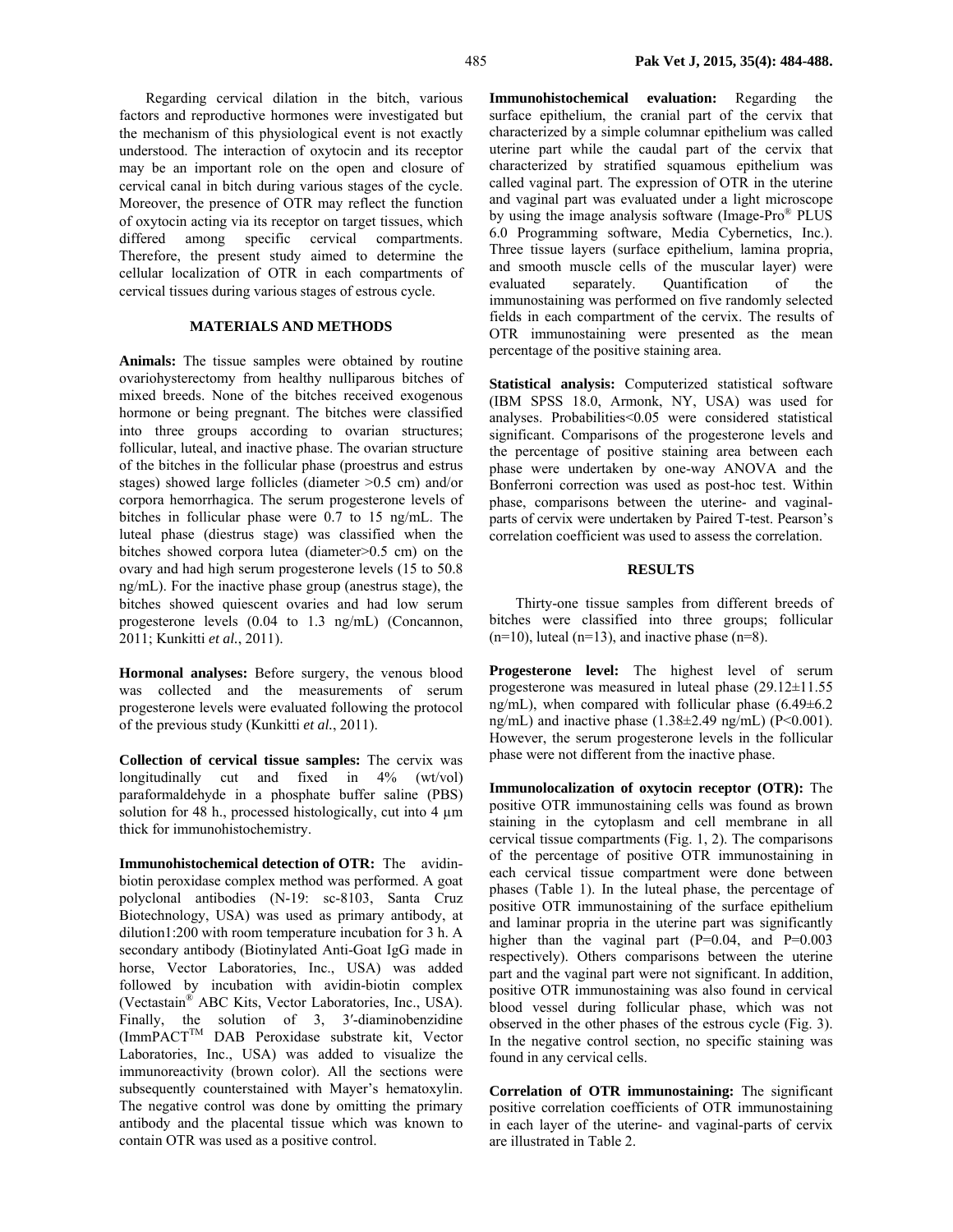

**Fig. 1:** Immunohistochemical staining of OTR in the surface epithelium and lamina propria of the uterine part (a, c, e) and the vaginal part (b, d, f) of canine cervical tissues at different phases of the estrous cycle; follicular phase (a, b), luteal phase (c, d), and inactive phase (e, f). The positive control is shown as an insert in (a). The negative controls of uterine part and vaginal part are shown as an insert in (e) and (f), respectively. Black arrow and arrowhead show, respectively, positive staining area in surface epithelium and in lamina propria.



**Fig. 2:** Immunohistochemical staining of the OTR in the muscular layer of the uterine (a, c, e) and the vaginal part (b, d, f) of canine cervical tissues at different phase of the estrous cycle; follicular phase (a, b), luteal phase (c, d), and inactive phase (e, f). The positive control is shown as an insert in (a). The negative control is shown as an insert in (e). Black arrow shows positive staining area.

### **DISCUSSION**

Canine cervix has an important function in fetal and maternal uterine protection as well as it also acts as a passage way for spermatozoa during insemination.



**Fig. 3:** Immunohistochemical staining of the OTR in the smooth muscle of cervical blood vessel at different phase of the estrous cycle; follicular phase (a), luteal phase (b) and inactive phase (c). The negative control is shown in (d). Black arrow shows positive staining area.

However, the information about the mechanism of cervical opening or closure in bitches is still limited (Goericke-Pesch *et al.*, 2010). The recent study suggested that the open and closure of the canine cervical canal involved with several mechanisms (Tamada *et al.*, 2012) in example, inflammatory cells infiltration and the involvement of inflammatory mediator (Calder, 1994; Gee, 2009). In bitches, previous study suggested that the stage of the estrous cycle has the effects on the expressions of estrogen and progesterone receptors, and it may involve in cervical dilation (Kunkitti *et al.*, 2011). In sheep, it was found that cervical dilation during estrus was probably regulated by cervical prostaglandin E2 (PGE2) synthesis and extracellular matrix remodeling through hyaluronan synthesis (Kershaw-Young *et al.*, 2009). Furthermore, the recent studies in cows and sheep suggested that oxytocin, and its receptor could be associated with cervical ripening via the expression of ovarian steroid hormones (Fuchs *et al.*, 1996; Falchi and Scaramuzzi, 2013).

In the present study, OTR positive staining was found in all cervical tissue compartments which may suggest that all parts of the canine cervical tissue are the target sites of oxytocin acting via its own receptor. Cervical epithelium had many functions such as proliferation, differentiation, and production of essential substance for cervical function such as prostaglandins (PGs) (Timmons *et al.*, 2007). In bovine uterus, the in vitro study suggested that the epithelial cells of the endometrium are the target sites of ovarian steroid hormone and oxytocin for the PG synthesis (Asselin *et al.*, 1996). In lamina propria or stroma, it consists of cervical glands and vascular structures (Goericke-Pesch *et al.*, 2010). Interestingly, OTR positive staining was observed in the endothelium and smooth muscle cells of cervical blood vessels during follicular phase in this study, while it was not found in the other phases. The studies in human and rat demonstrated the expression of OTR in endothelial cells from large vessels (Thibonnier *et al.*, 1999; Jankowski *et al.*, 2000). The study in human revealed that the OTR in the endothelial cells from umbilical vein, aorta, and pulmonary artery was structurally identical to uterine OTR and could activate vasodilation pathway and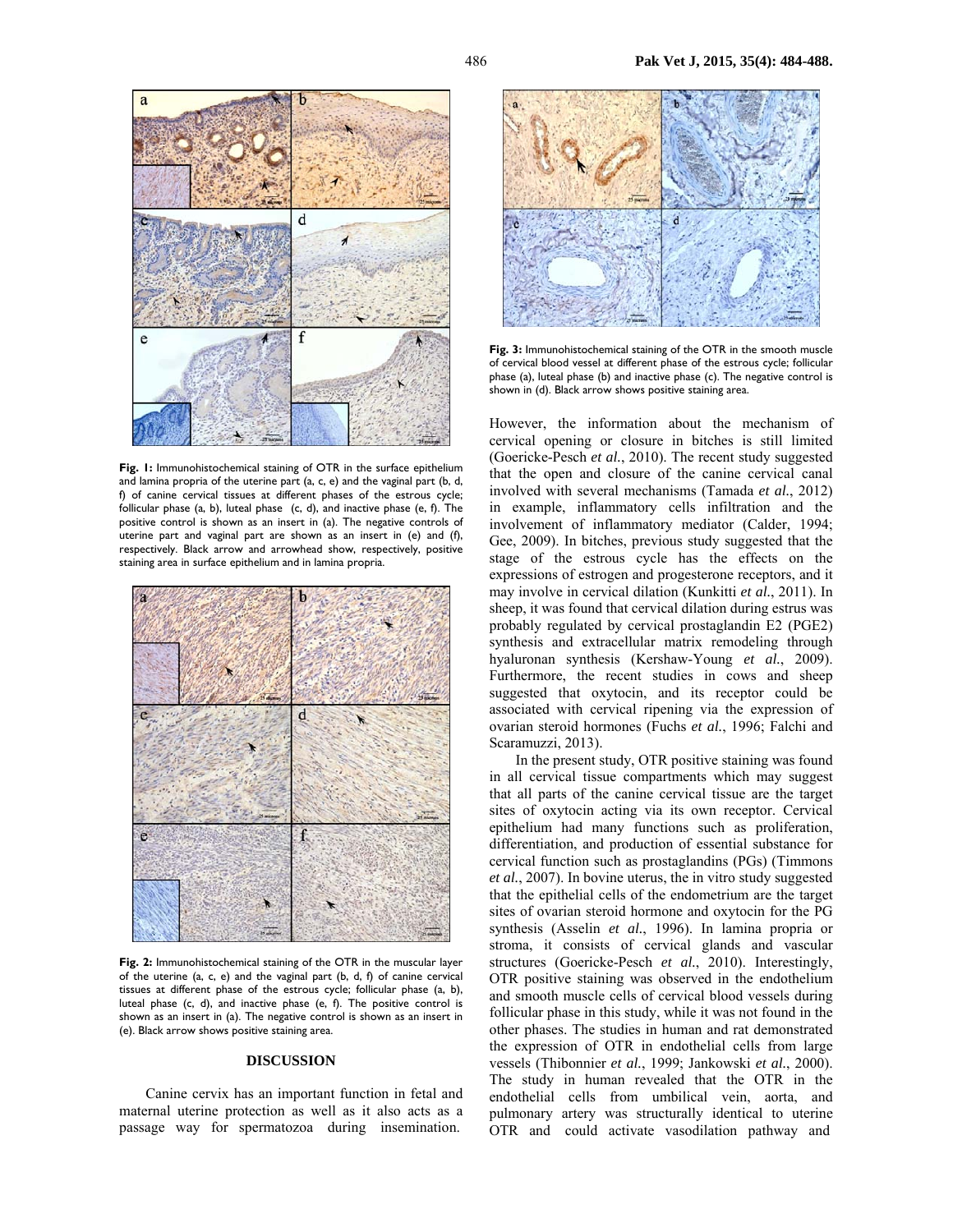**Table 1:** Percentages of positive immunostaining for OTR in the uterine- and vaginal-parts of the bitch cervix during various phases of the estrous cycle

| Compartment |             | Phase                         |                              |                              | P-valve       |
|-------------|-------------|-------------------------------|------------------------------|------------------------------|---------------|
| Part        | Layer       | <b>Follicular</b>             | Luteal                       | Inactive                     |               |
| Uterine     | SE          | $18.64 \pm 4.81$ <sup>a</sup> | $14.12 \pm 3.75^b$           | $5.68 \pm 2.60$ <sup>c</sup> | < 0.001       |
|             | LP          | $19.35 \pm 5.85^{\circ}$      | $15.22 \pm 5.07^a$           | $5.35 \pm 2.11^b$            | < 0.001       |
| Vaginal     | м           | $18.13 \pm 5.54^a$            | $11.35 \pm 3.88^b$           | $1.82 \pm 1.30^c$            | < 0.001       |
|             | SE          | $15.98 \pm 2.83^a$            | $9.96 \pm 4.80^b$            | $4.88 \pm 3.33$ <sup>c</sup> | < 0.001       |
|             | ΙP          | $15.87 \pm 5.32^a$            | $7.93 \pm 6.21$ <sup>b</sup> | $3.84 \pm 2.02^b$            | < 0.001       |
|             | м           | $19.59 \pm 6.76^a$            | $11.16 \pm 3.48^b$           | $2.36 \pm 1.69$ <sup>c</sup> | < 0.001       |
| Values      | $(mean+SD)$ | with different                | superscripts                 | in<br>a                      | differ<br>row |

significantly. SE: surface epithelium; LP: lamina propria and M: muscular layer.

**Table 2:** Correlation coefficient (*r*) of the OTR immunostaining between different cervical compartments

| Pair of correlation       | R    | P-valve |
|---------------------------|------|---------|
| Uterine-SE and Uterine-LP | 0.80 | < 0.001 |
| Uterine-SE and Uterine-M  | 0.73 | < 0.001 |
| Uterine-SE and Vaginal-SE | 0.60 | 0.001   |
| Uterine-SE and Vaginal-LP | 0.59 | 0.002   |
| Uterine-SE and Vaginal-M  | 0.83 | < 0.001 |
| Uterine-LP and Uterine-M  | 0.87 | < 0.001 |
| Uterine-LP and Vaginal-SE | 0.55 | 0.003   |
| Uterine-LP and Vaginal-LP | 0.66 | < 0.001 |
| Uterine-LP and Vaginal-M  | 0.84 | < 0.001 |
| Uterine-M and Vaginal-SE  | 0.65 | < 0.001 |
| Uterine-M and Vaginal-LP  | 0.70 | < 0.001 |
| Uterine-M and Vaginal-M   | 0.86 | < 0.001 |
| Vaginal-SE and Vaginal-LP | 0.80 | < 0.001 |
| Vaginal-SE and Vaginal-M  | 0.70 | < 0.001 |
| Vaginal-LP and Vaginal-M  | 0.73 | < 0.001 |

SE: surface epithelium; LP: lamina propria and M: muscular layer.

modulated cell proliferation *in vitro* (Thibonnier *et al.*, 1999). Moreover, earlier study showed the decreasing sensitivity of uterine artery smooth muscle cells to oxytocin during pregnant (Vedernikov *et al.*, 2006). From the study in human, the expression of OTR in microvascular endothelial cells of the myometrium indicates the role of oxytocin in regulating the vascular tone (Weston *et al.*, 2003). Therefore, the results of the present study supported the role of oxytocin acting through OTR in regulating the vascular tone of cervical tissue as it was shown by positive staining in the cervical blood vessels during follicular phase. Regarding the tunica muscularis, it was suggested that the classical role of oxytocin the contractility of the myometrium during parturition. However, during normal estrous cycle oxytocin may be responsible for the transport of spermatozoa or oocytes, or the movement of secretory products by uterine smooth muscle contraction via oxytocin receptor (Einspanier *et al.*, 1998).

The present study demonstrated that the highest positive OTR immunostaining was shown during the follicular phase, when estrogen is dominant and the dilation of the cervix was noticed. The highest expression of OTR may act together with estrogen and its receptors in order to mediate cervical dilation (Silva *et al.*, 1995). However, the oxytocin concentration in the circulation was not different between different phases of the estrous cycle (Olsson *et al.*, 2003). Therefore, the expression of OTR rather than the level of the circulation oxytocin may involve in cervical dilation in cyclic bitches via influence of ovarian steroid hormone, especially estrogen as described before by Falchi and Scaramuzzi (Falchi and Scaramuzzi, 2013). Moreover, previous studies have suggested the role of estrogen in the up-regulation of myometrial OTR expression whereas progesterone could inhibit OTR expression (Ivell and Walther, 1999). The present study was in agreement with those studies by showing the high level of OTR when estrogen was high and lower OTR when the level of progesterone increased.

When comparing with other species, it was clear that the pattern of OTR expressions in the canine cervix were similar to previous studies in sheep and cows, which demonstrated the association of the OTR expression with cervical dilation (Fuchs *et al.*, 1996; Falchi and Scaramuzzi, 2013). Falchi and Scaramuzzi (Falchi and Scaramuzzi, 2013) proposed that estradiol acts on the cervix to regulate the expression of OTR during estrus. When oxytocin binds to its receptor, it activates a G protein that leads to an increase of PGE2 production via cyclooxygenase-2 action (Fuchs *et al.*, 1996; Falchi and Scaramuzzi, 2013). When PGE2 binds to PGE receptors (EP) subtypes 2 and 4 (EP2 and EP4) on smooth muscle and fibroblast cells in the cervix, it stimulates the relaxation of cervical smooth muscle and hyaluronan-like glycosaminoglycan synthesis (Narumiya *et al.*, 1999). This high level of cervical hyaluronan increases water absorption, caused collagen fibers and bundles to separate and disperse, thereby resulted in cervical dilation (Kershaw-Young *et al.*, 2009). However, the recent study in bitch suggested that mRNA and protein expressions of the enzymes involved in PGE2 synthesis and PGE2 receptors are not influenced by hormonal status during the estrous cycle (Linharattanaruksa *et al.*, 2013). Thus, further investigations in bitches on the details of PGE2 synthesis during estrous cycle are required in order to clarify the certain mechanism of canine cervical dilation through the expression of OTR.

Regarding different parts of the cervix, the OTR expression did not differ along the longitudinal axis in most of the cervical tissue compartments but varied between phases of the estrous cycle. In cyclic ewes, the staining pattern of OTR expression was not different when comparing between vaginal part and uterine part of the cervix, whereas the distribution of OTR along the cranio-caudal axis of the bovine cervix varied significantly in tissues at estrus (Fuchs *et al.*, 1996; Falchi and Scaramuzzi, 2013). The OTR staining patterns of the uterine- and vaginal-parts of cervix may be speciesspecific manner.

**Conclusion:** the results from the present study suggested that the bitch cervical cells were the target sites of oxytocin acting through its receptor during the estrous cycle. The OTR expression was influenced by the stages of the estrous cycle. The highest OTR expression in follicular phase when the cervical canal was dilated may indicate that the expression of OTR is involved with the cervical dilation mechanism in bitches during the estrous cycle. Further investigations on the expression of OTR in pyometra and dystocia bitches are needed in order to better clarify the mechanisms of canine cervical dilation in the pathological status.

**Acknowledgement:** The research was financially supported by a grant from the Faculty of Veterinary Science, Mahidol University and the  $100<sup>th</sup>$  Anniversary Chulalongkorn University Fund for Doctoral Scholarship.